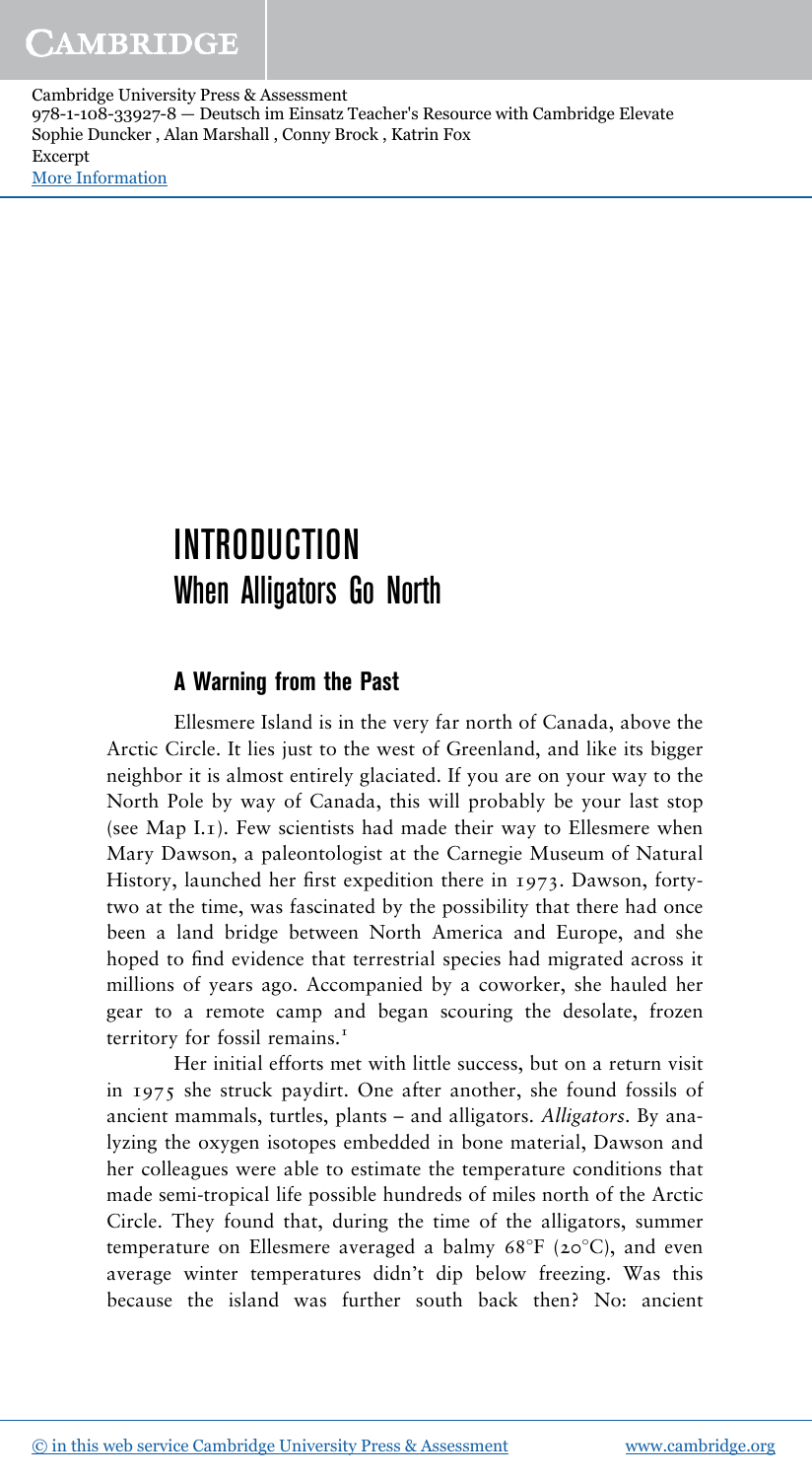#### 2 / Alligators in the Arctic: Introduction: When Alligators Go North



**Map I.1** Map of Ellesmere Island. *Source*: New World Encyclopedia.

Ellesmere was a few degrees south of its current position, but still well above the Arctic Circle. Somehow the far north had roughly the same climate then as the southeastern United States has today, with cypress swamps where you might find not only large reptiles but also hippopotamus-like mammals wading in to gnaw on aquatic plants. If you find this stunning, imagine the surprise of Dawson's team when they stumbled upon the fossil evidence.

They kept coming back to Ellesmere and nearby islands, working under challenging conditions and deepening our understanding of an extraordinary period in Earth history. (Dawson herself fought off a wolf attack in 1977. 2 ) Her last visit was in 2002 – she's now an emeritus Curator of Vertebrate Paleontology at the Carnegie Museum – but a team from the University of Colorado headed by Jaelyn Eberle has continued where she left off.<sup>3</sup> There is another astonishing fact to reveal, but first we need to put Ellesmere's alligators in context.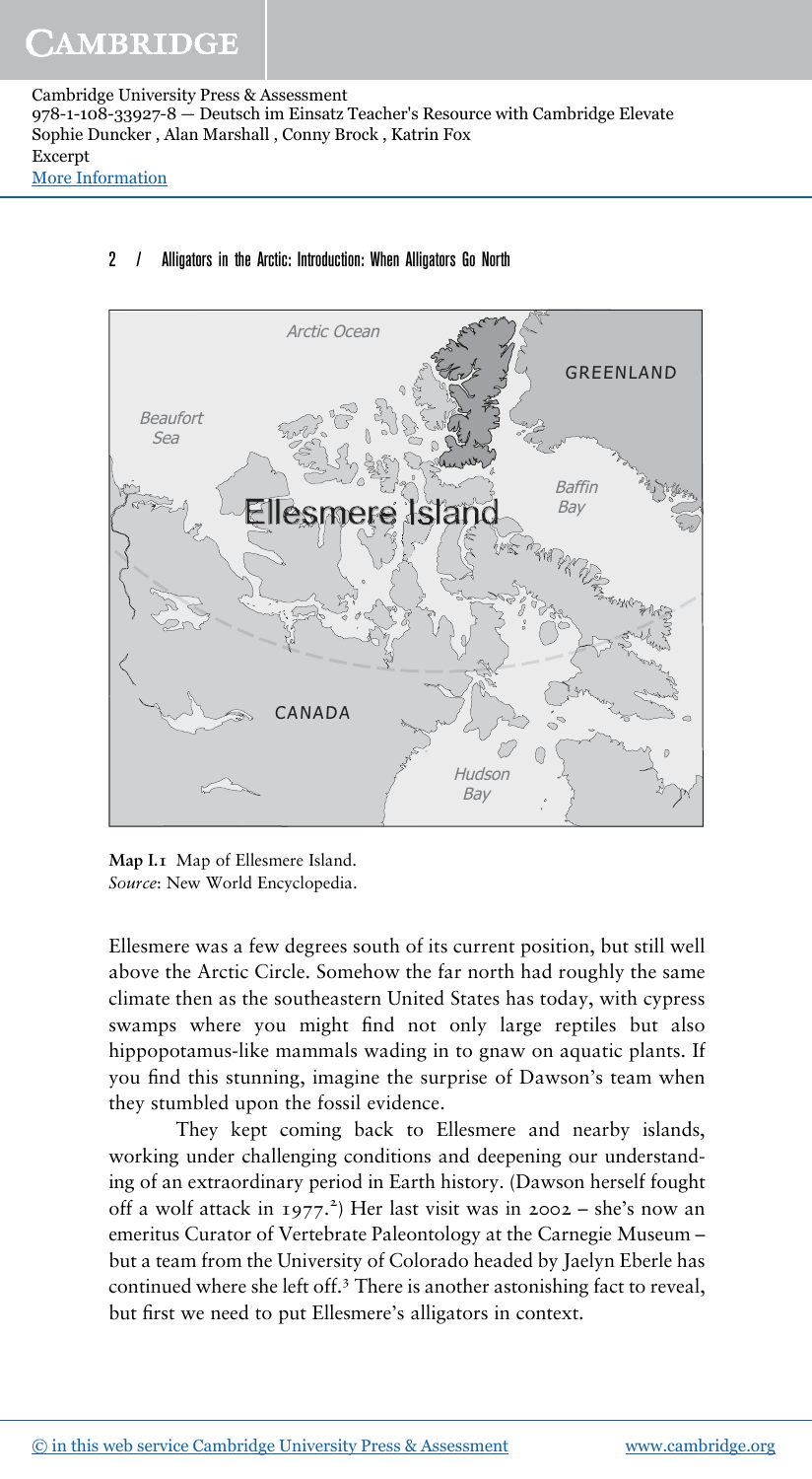#### 3 / A Warning from the Past

Arctic lushness dates from an unusual episode in the geological record, the Paleocene–Eocene Thermal Maximum (PETM). This occurred approximately 56 million years ago, when temperatures soared for about 170,000 years, a long time from a human perspective but just a brief moment in Earth history.<sup>4</sup> Just how and why this happened is a matter of dispute, but decades of research have progressively culled the list of possible explanations and are narrowing the differences in estimated temperatures and environmental conditions.<sup>5</sup> One reason it is taking time to reach consensus is that the geological brevity of 170,000 years means there are relatively few traces for today's researchers to locate and analyze, and different remains require different methods and modeling frameworks.

How warm did it get during the PETM? Temperatures rose 5–8 C from a previously warm epoch, making the average temperature at the PETM peak 12 to  $18^{\circ}$ C warmer than today.<sup>6</sup> When alligators roamed the north, sea-level temperatures at the North Pole averaged between 14 and 19 $\mathrm{C}$  year-round,<sup>7</sup> which of course meant not only that there was no sea ice in the Arctic but that humans, if they had existed, would have enjoyed comfortable summer swimming conditions at their polar getaways. Balmy weather at the pole meant torrid conditions in the tropics, however. A recent analysis of a site in Tanzania, which at the time of the PETM was 70 kilometers offshore, found that surface water temperatures were as high as  $36-43^{\circ}$ C, or  $97-109^{\circ}$ F, suggesting that inland temperatures were even steamier.<sup>8</sup> As we will see later, conditions of this sort would render a significant portion of the globe uninhabitable by humans, at least if they are not enclosed in a technological cocoon.

There is little doubt the temperature extremes of the PETM were primarily the result of large emissions of greenhouse gases, carbon dioxide  $(CO<sub>2</sub>)$  and methane  $(CH<sub>4</sub>)$ , into the atmosphere. Several explanations exist for its cause. For a time there was speculation that a cyclic change in the Earth's orbit around the sun might have played a significant role, but as measurement of the timing of the event and the composition of atmospheric carbon has become more precise, other explanations have gained ground.<sup>9</sup> A plausible hypothesis, for instance, is that the triggering event was the separation of the North American and European landmasses east of present-day Greenland, which might have resulted in a period of intense volcanic releases of greenhouse gases into the atmosphere. The initial warming resulting from this cataclysmic process may then have led to further releases of carbon previously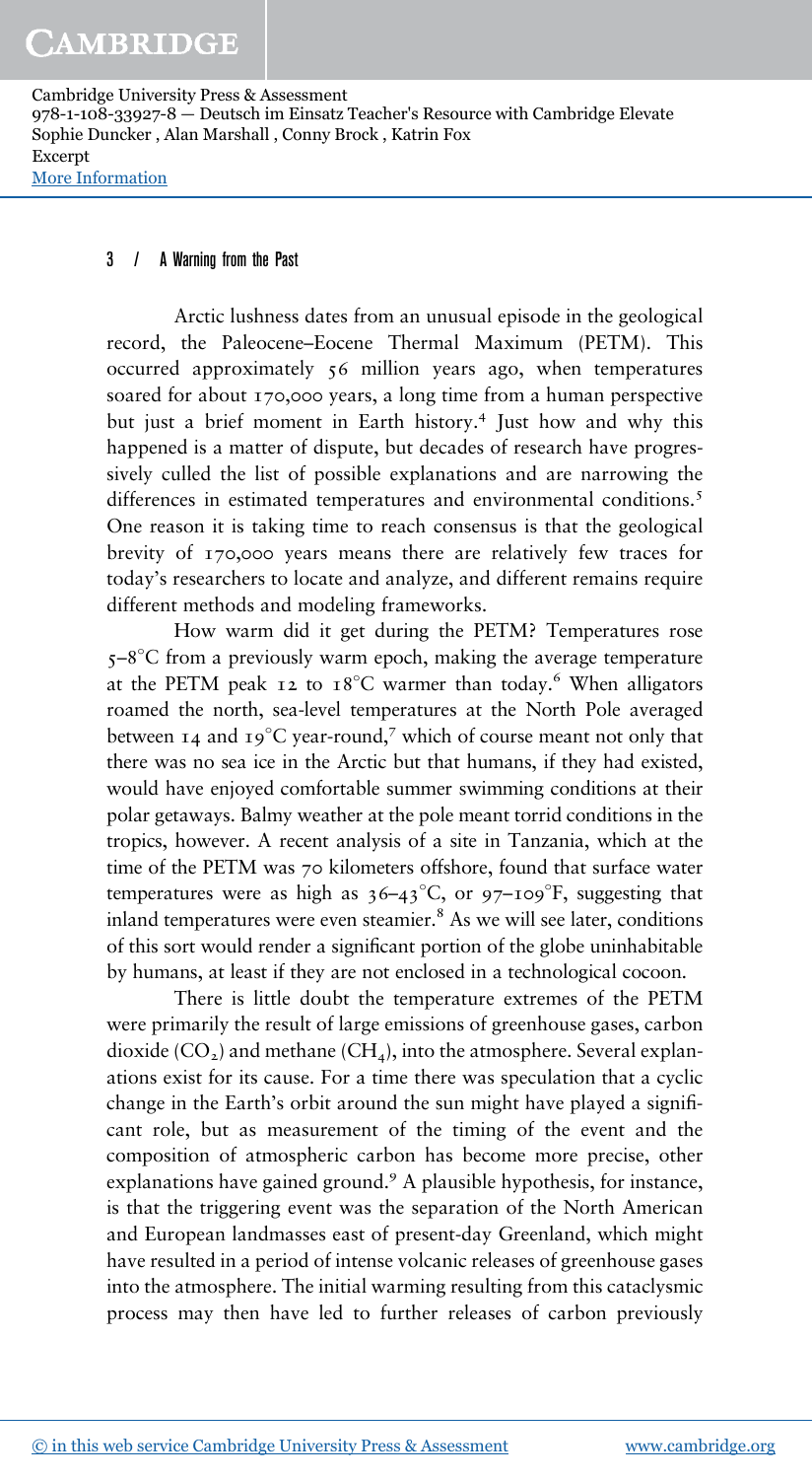#### 4 / Alligators in the Arctic: Introduction: When Alligators Go North

sequestered in soils or very cold, deep marine deposits, although this is currently a matter of considerable dispute.<sup>10</sup> This is our first hint that *feedback mechanisms* may play an important role in historic, and future, climate fluctuations, a topic we will return to shortly.

Of critical importance to modern-day humans is the question of how much additional carbon dioxide did it take to turn the Earth into a PETM planetary sauna and how close are we today to replicating it? Of course, the amount of carbon dioxide in the atmosphere millions of years ago is not directly measurable today, so researchers have to find indicators that point to it indirectly.

A (relatively) convenient approach takes advantage of the fact that chemical elements are not uniform in nature. They can differ in the number of protons and electrons they contain, and the term "isotope" is used to designate a specific combination. Carbon-13 (written as  $^{13}$ C) is one such isotope, whose six protons and seven neutrons sum to thirteen, and it is associated with a particular molecular history, especially methane; by measuring the proportion of the carbon preserved from an earlier period that shows up as carbon‑13 it is possible to estimate how much of it originated from various methane‑generating sources like decaying plant matter and magma releases. The point is that, on release, this methane would have found its way into the atmosphere, where, as we will see in the next chapter, it would have been transformed into carbon dioxide, augmenting the greenhouse trapping of solar radiation. Even after this additional carbon dioxide leaves the atmosphere many thousands of years later to be incorporated in carbon‑bearing sediments, fossils or rocks, its telltale  $13C$  isotope records its sojourn as methane and then atmospheric carbon dioxide.

Once the quantity of prehistoric methane releases can be estimated, the next step is to determine how much of this additional carbon would have accumulated in the atmosphere and for how long. This can be estimated using models of the global carbon balance (stable relationships between the amounts of carbon in the atmosphere, soils, ocean and living organisms). Because different research sites and carbon-bearing substances yield different isotopic proportions, and different climate models perform this conversion into estimates of atmospheric carbon dioxide somewhat differently, there is a range of estimates of how carbon-saturated the PETM atmosphere was when alligators dipped into waters that sport polar bears today. The latest research gives us a lower bound of about 1,200 parts per million (ppm) carbon dioxide and an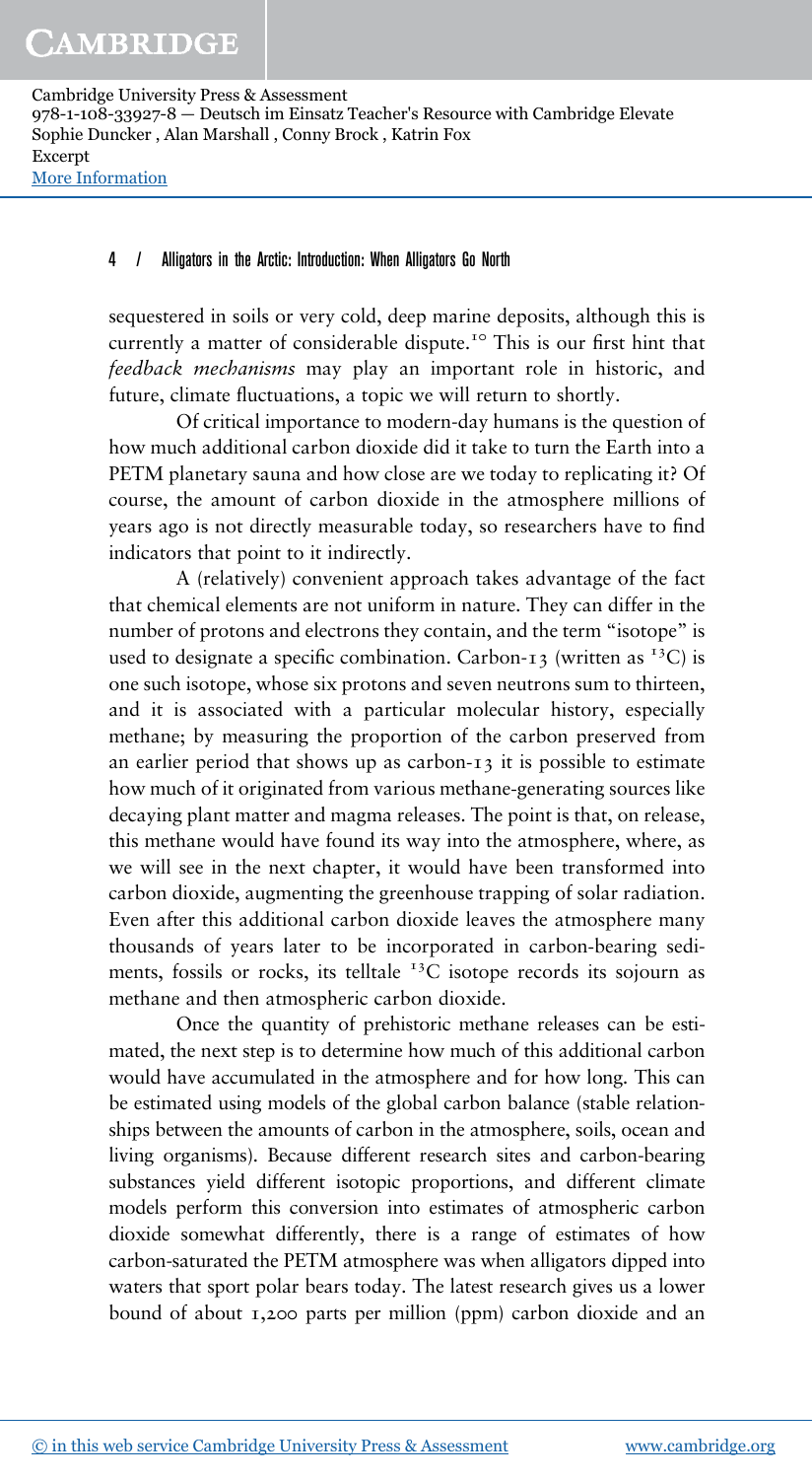#### 5 / A Warning from the Future

upper of about 2,000 ppm.<sup>11</sup> Note these are estimates of *peak* carbon dioxide concentrations; as we will see, it is possible that less than this is needed to set the process of extreme climate change in motion.

So, if the PETM was triggered by unusual releases of greenhouse gases and produced a global heat wave that lasted for over 100,000 years, how did it end? Why didn't the planet just stay hot? As you would expect, this is another matter of dispute, since the record that has come down to us is so fragmentary. One possibility is increased weathering, where carbon is stripped from soils or precipitated into rock formations and buried beyond the reach of the Earth surface carbon cycle. It is increasingly agreed, however, that a significant role was played by a profusion of living organisms, which pulled carbon from the atmosphere and redirected some of it to deep sea or deep earth burial.

What does that mean specifically? Here is where a remarkable fact about the PETM comes into play. Recall the far north experienced near-tropical conditions for many thousands of years. The Arctic Ocean was not only free of ice, it was a welcoming habitat for plants and animals usually found far to the south. One such new inhabitant was *Azolla*, a fern that floats freely on open waters with moderate temperatures and limited salinity. With the Arctic sea accepting massive inflows of freshwater from north-flowing rivers in Canada and Siberia – a reflection of altered precipitation patterns – and enjoying alligator-friendly temperatures, it was eventually covered with a mat of this sea fern.<sup>12</sup> Tangles of ferns, not ice, would have obstructed your trip to the North Pole. *Azolla* serves as a poster child for the explosion of biological growth during the PETM, although even more carbon would have been funneled into increased growth of marine plankton invisible to the naked eye. While most of the carbon pulled out of the atmosphere by this "biological pump" would have returned through transpiration and decay, some small amount each year would have migrated down into the sea floor, no longer available for greenhouse service. After tens of thousands of years, enough carbon would be withdrawn in this fashion to help bring atmospheric carbon dioxide concentrations down to a more normal level. $13$ 

## **A Warning from the Future**

And so, from alligators to *Azolla*, this completes our first exposure to the disturbing topic of catastrophic climate change. What we know is that, spurred by singular natural processes, like the pulling apart of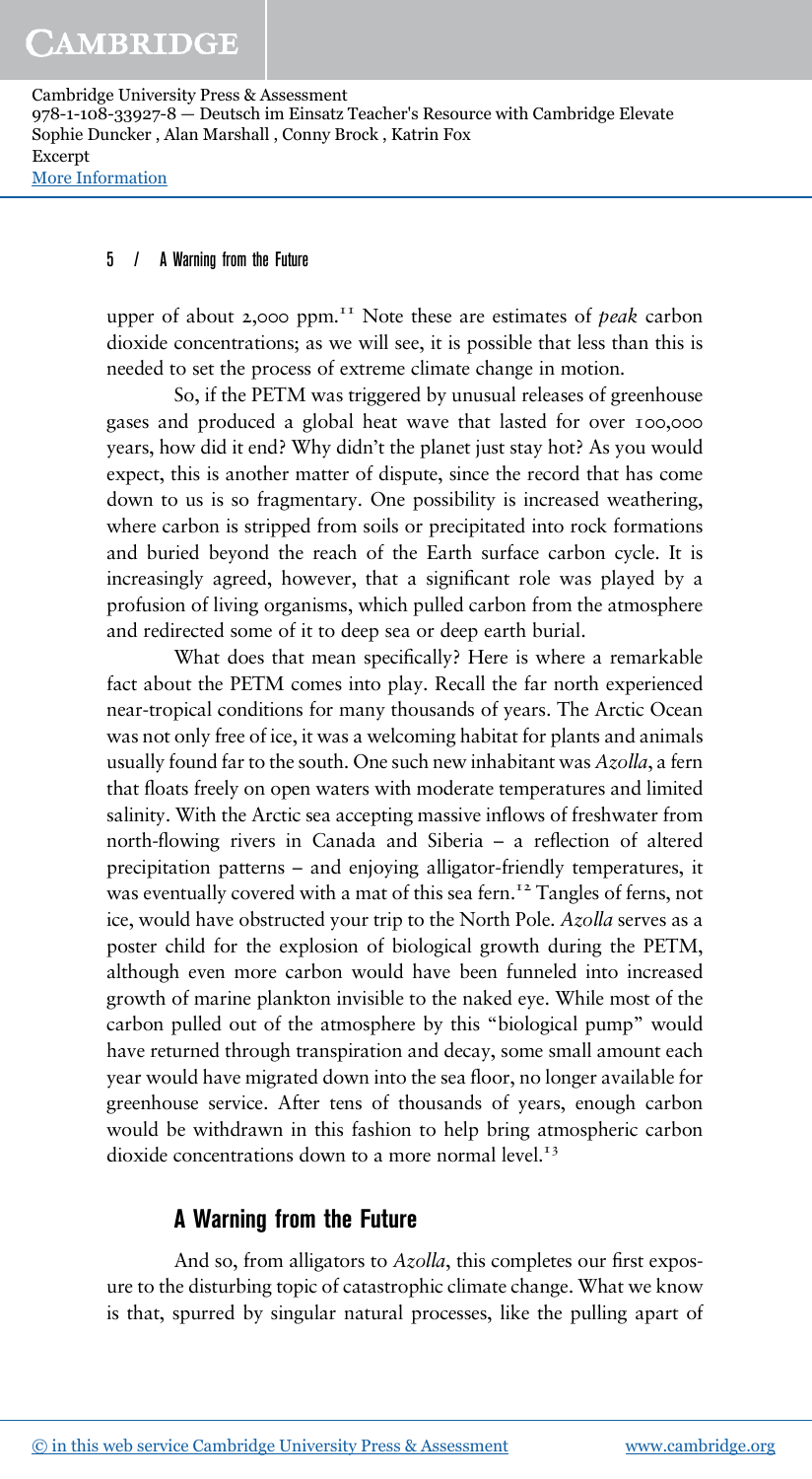#### 6 / Alligators in the Arctic: Introduction: When Alligators Go North

tectonic plates – processes unlikely to be repeated for many millennia to come – much of the Earth became uninhabitable for organisms like modern-day humans. But the truly frightening prospect is that human beings, through their own actions, could bring about a similar result. Instead of volcanoes we have coal, oil and natural gas companies drawing long-buried carbon from the earth and sending it into the atmosphere. Where are we on the road to the PETM? Consider the most recent data posted by the US Environmental Protection Agency (EPA), shown in Figure I.1. This time path considers only carbon dioxide, the main form that carbon appears in the atmosphere. Carbon also shows up in methane, whose heat-trapping effects are far greater but whose life span is also much shorter. Carbon dioxide, however, is a stable gas, and its carbon exits the atmosphere only as a result of the flows between air, land and water we will look at in the next chapter, while methane reacts with oxygen, resulting in the separation of its hydrogen and the formation of new carbon dioxide. This process is complete in a few decades, so measuring just carbon dioxide over a timescale like that in Figure I.1,



**Figure I.1** Atmospheric  $CO_2$  accumulation since 1700 in parts per million (ppm). The carbon concentration in the atmosphere has increased from about 275 ppm in 1700 to over 400 ppm today. Multiple measurements in a given year are reported as arithmetic averages. Direct measurement began in 1959. *Source*: US EPA (2021).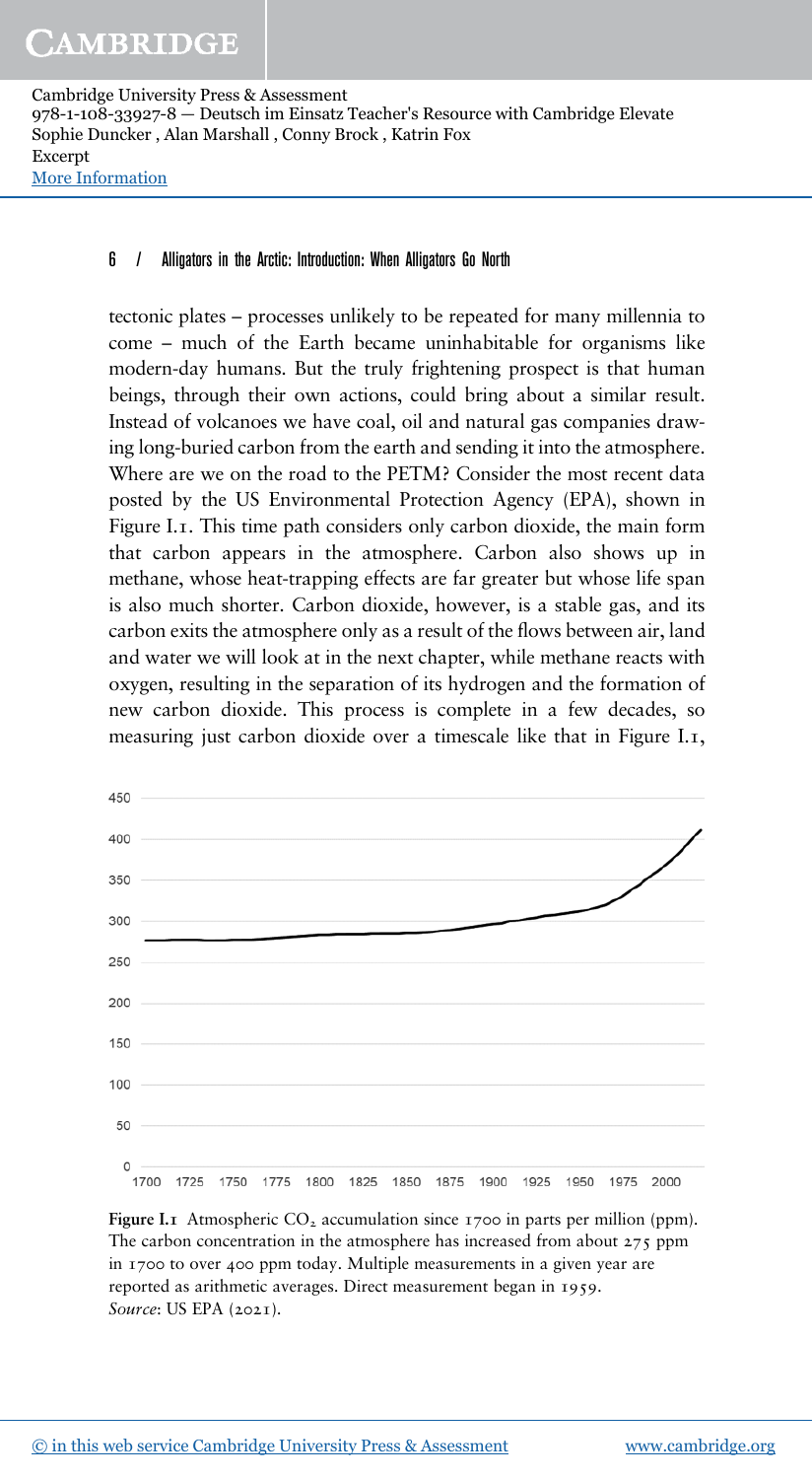#### 7 / A Warning from the Future

with its global carbon dioxide concentrations over the past 300-plus years, captures most of the "older" methane as well. (There are also other, highly potent greenhouse gases with intermediate life spans like nitrous oxide, but we will set them aside for now.)

For many tens of thousands of years, the carbon dioxide concentration has fluctuated between 180 and 280 ppm, as ice ages came and went. For the past thousand years it remained stable at around 275 ppm – until the late eighteenth century, when it slowly began to rise. The rate of increase gradually picked up as the industrial revolution took hold, and fossil fuel use became widespread. For the past halfcentury it has taken off at a full gallop, and each year brings us into new, unexplored territory.

The most recent annual average is 410 ppm, nearly a  $50\%$ increase over the preindustrial level. Extraordinary as this is, however, it still leaves us well short of the 1,200 ppm that can serve as a guess of likely carbon dioxide concentrations during the PETM, but there are two more factors that need to be considered. First, carbon dioxide concentrations in the atmosphere continue to grow year by year, as people extract, burn and release carbon in various forms. Because carbon dioxide (and some other) greenhouse gases are very long-lived, in the absence of any further large-scale human intervention annual net additions of atmospheric carbon are effectively permanent.<sup>14</sup> While there have been slight ups and downs, during the past decade the rate of growth in carbon dioxide concentrations was a bit over 0.5%  $(0.00575)$  per year – until, of course, the global economic slump triggered by the coronavirus.

Let's extrapolate this trend. Taking 410 ppm as our starting point in 2019 and 0.575% as our growth rate, unless we change course we will hit 437 ppm in 2030, 490 ppm in 2050 and 652 ppm by 2100. But what about the economic slowdown due to the pandemic? We will return to that question later, but for now, let's assume that the growth in atmospheric carbon dioxide falls by  $25\%$  as the world struggles with the coronavirus, and that this phase lasts for five years, after which growth returns to its  $0.575\%$  trajectory.<sup>15</sup> Making that adjustment gives us 434 ppm in 2030, 486 ppm in 2050 and 648 in 2100 – just a minor reduction. These numbers would be alarming, but not enough in themselves to cause us to worry about wandering alligators.

But there is a second factor that casts an even darker shadow over all our thinking on this topic. It is likely that the very high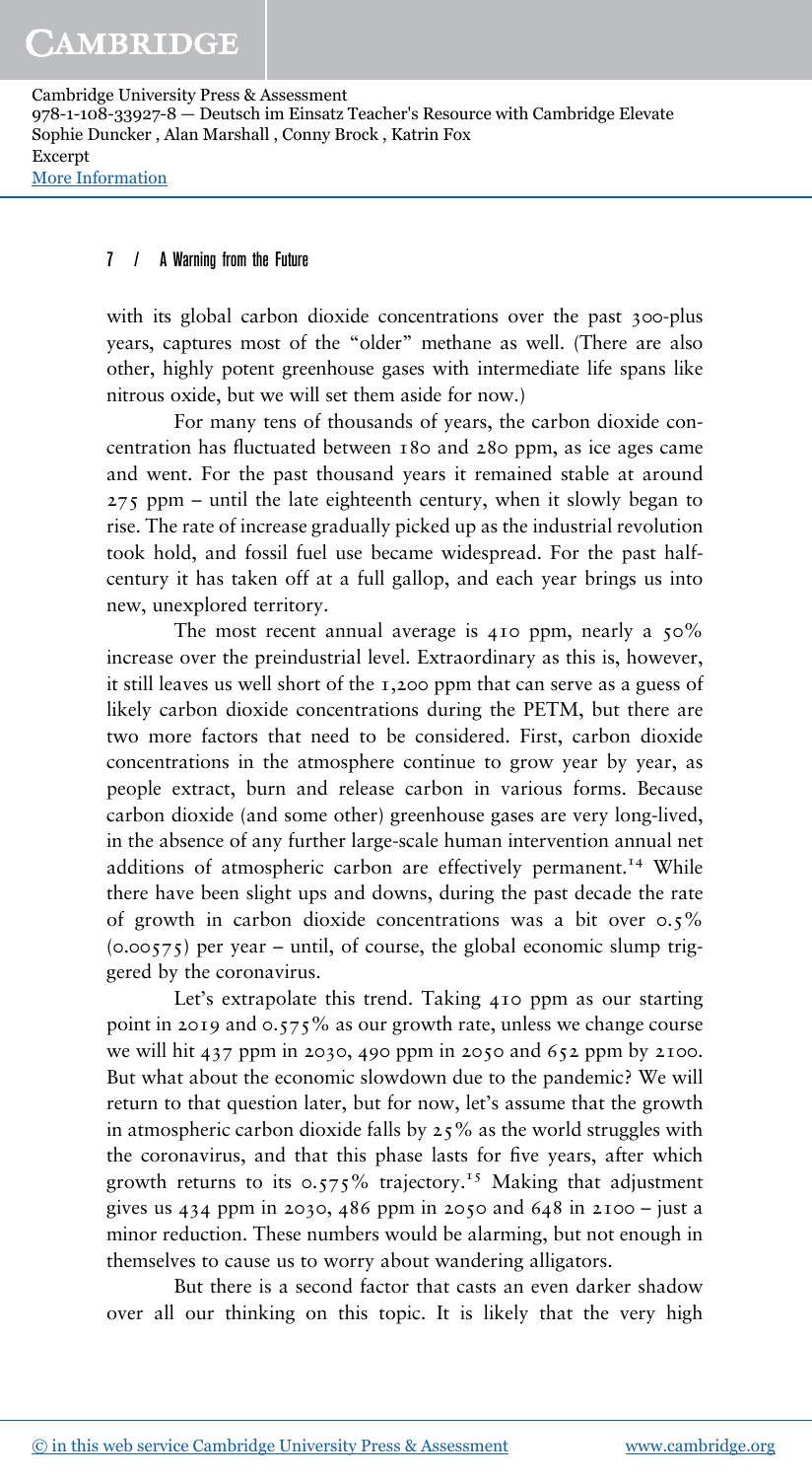#### 8 / Alligators in the Arctic: Introduction: When Alligators Go North

atmospheric carbon dioxide concentration of the PETM was not the result of a single triggering event and nothing more. Suppose the process that set it in motion began, as many think, with an upsurge of volcanic releases as two giant tectonic plates in the North Atlantic tore apart. That would have caused a big influx of carbon, previously sequestered within the Earth, into the atmosphere–ocean–biosphere carbon cycle, leading in short order to higher temperatures. But higher temperatures, in turn, would likely have caused further releases of stored carbon, as methane was released from soils, peats and underwater deposits. The benchmark against which we should measure our own "progress" in achieving higher atmospheric carbon dioxide is not the final peak realized during the PETM, whether this was 1,200 ppm or some other level, but the concentration resulting from the initial trigger that was sufficient to bring about *further* releases, creating a self-feeding process that stopped only when a much hotter planet struck a new balance.

To put numbers on it, suppose the peak was 1,200 ppm and the trigger alone brought the atmosphere to 600 ppm, after which the initial warming released the rest of the carbon that contributed the other 600. This should be taken with many grains of salt, since there may have been multiple triggers operating at different times and coexisting with many feedback mechanisms, and of course the numbers we are using are strictly hypothetical. The logic, however, is essential: it tells us that, if this example were true, the level of atmospheric carbon dioxide with "thou shalt not pass" written on it would not be 1,200 but 600 ppm. If we were to allow ourselves to exceed this limit, we would run a very high risk of initiating the same feedback processes that fueled the PETM.

What makes the situation so uncomfortable, however, is that, rather than a line, what we face is a slippery slope of increasingly dangerous and unforeseeable feedback risk. There is no perfectly safe level of atmospheric carbon dioxide we can still plateau at given past and unavoidable future emissions. Perhaps there are particular carbon dioxide concentrations we might regard as tipping points, and if we had perfect knowledge of the Earth's carbon system in prehistoric times as well as the present we could possibly identify them. But the system is extraordinarily complicated. We have models of it, but they embody assumptions that can't be fully tested because we don't have enough data, especially as we begin to alter the Earth's climate in ways it hasn't experienced in millions of years. We know only that peak atmospheric carbon dioxide during the PETM was somewhere between 1,200 and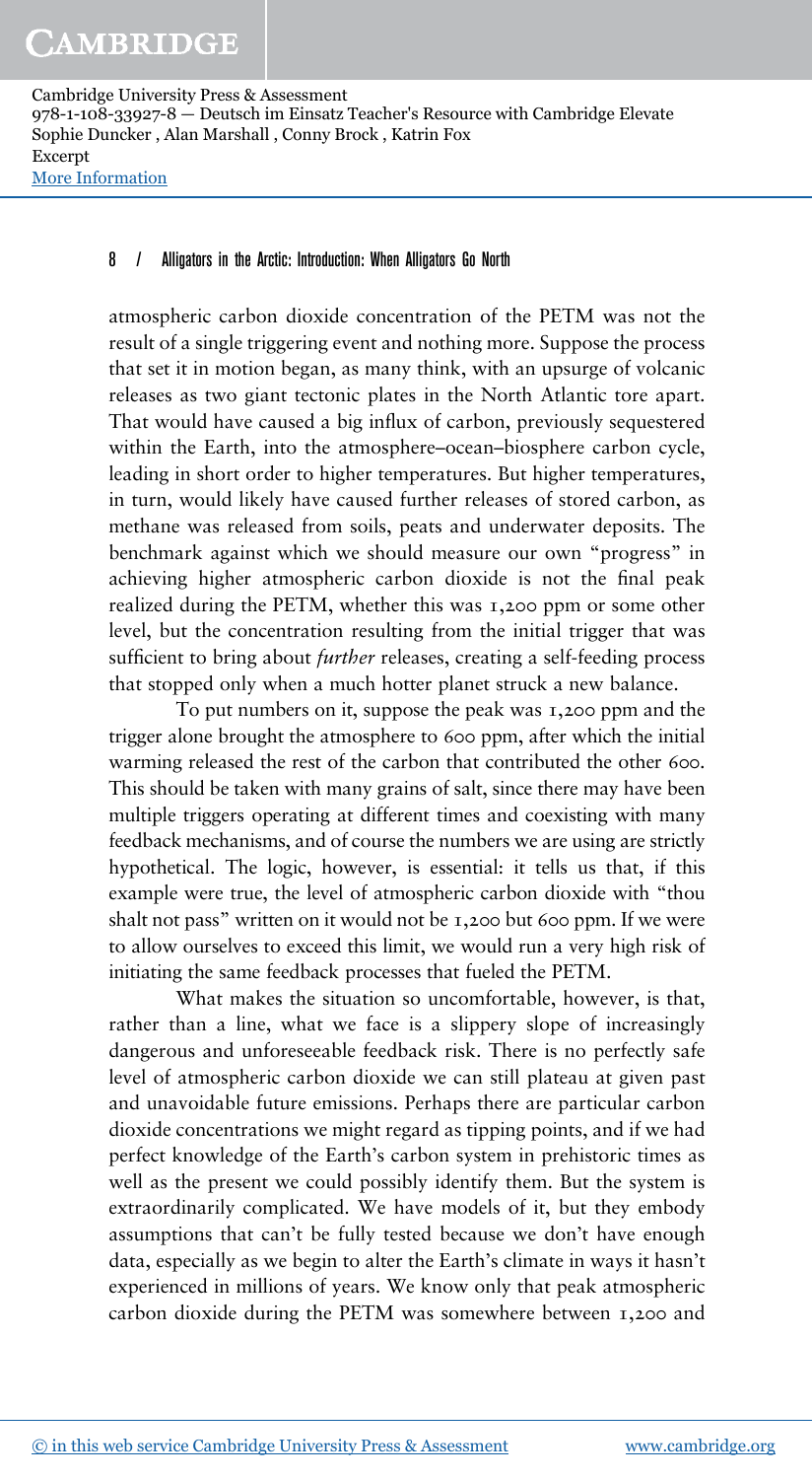#### 9 / Mapping a New Economics and Politics

2,000 ppm. That's not nothing, but it leaves a lot of uncertainty for what to expect in the coming century.

A frightening thought: Could we have already passed key tipping levels of carbon dioxide that make a full-on climate catastrophe unavoidable? Very unlikely. What if we add to the current level the near-future emissions that are baked in irrespective of policy? Still unlikely. But this is the wrong question. What we do know, even with our still-emerging knowledge of complex Earth systems, is that the longer we allow greenhouse gases to be emitted, the greater is the risk that we *could* trigger feedback responses that make runaway climate change a dire threat. Even intermediate scenarios, with feedbacks that intensify climate change but not on a PETM scale, involve taking unknown risks with unfathomable consequences. It is the premise of this book that it is simply unacceptable to continue blindly on the current course and let these risks mount year after year.

To be specific: I will argue for the position that climate change needs to be minimized as a matter of extreme urgency, and that this entails, above all, adhering to a carbon emissions budget that would steadily reduce the use of fossil fuels each year until they are largely phased out in just a few decades. The pace of this phaseout needs to be set by the necessity of keeping warming to a minimum, not by economic convenience. This will not be easy; in fact, it will be highly disruptive to the institutions, technologies and habits we have come to depend on – and which have brought us to this point. I am convinced it can be done, that we have the economic tools we need to extricate ourselves from a carbon nightmare, but there is little room for delay, obfuscation, magical thinking or compromise. I wish the message could be friendly and encouraging, but instead it's hard and offers little wiggle room. Perhaps there was a time, decades ago, when easier, more relaxed methods might have done the job, but not now.

## **Mapping a New Economics and Politics**

Why begin with a tale of wandering alligators and hothouse temperatures 56 million years ago? This is not a treatise on paleoclimatology or Arctic environments. What I hope this story gives you, however, is a feeling for the scale of the crisis we face and its extraordinary implications in light of Earth history. The difficult part will be holding